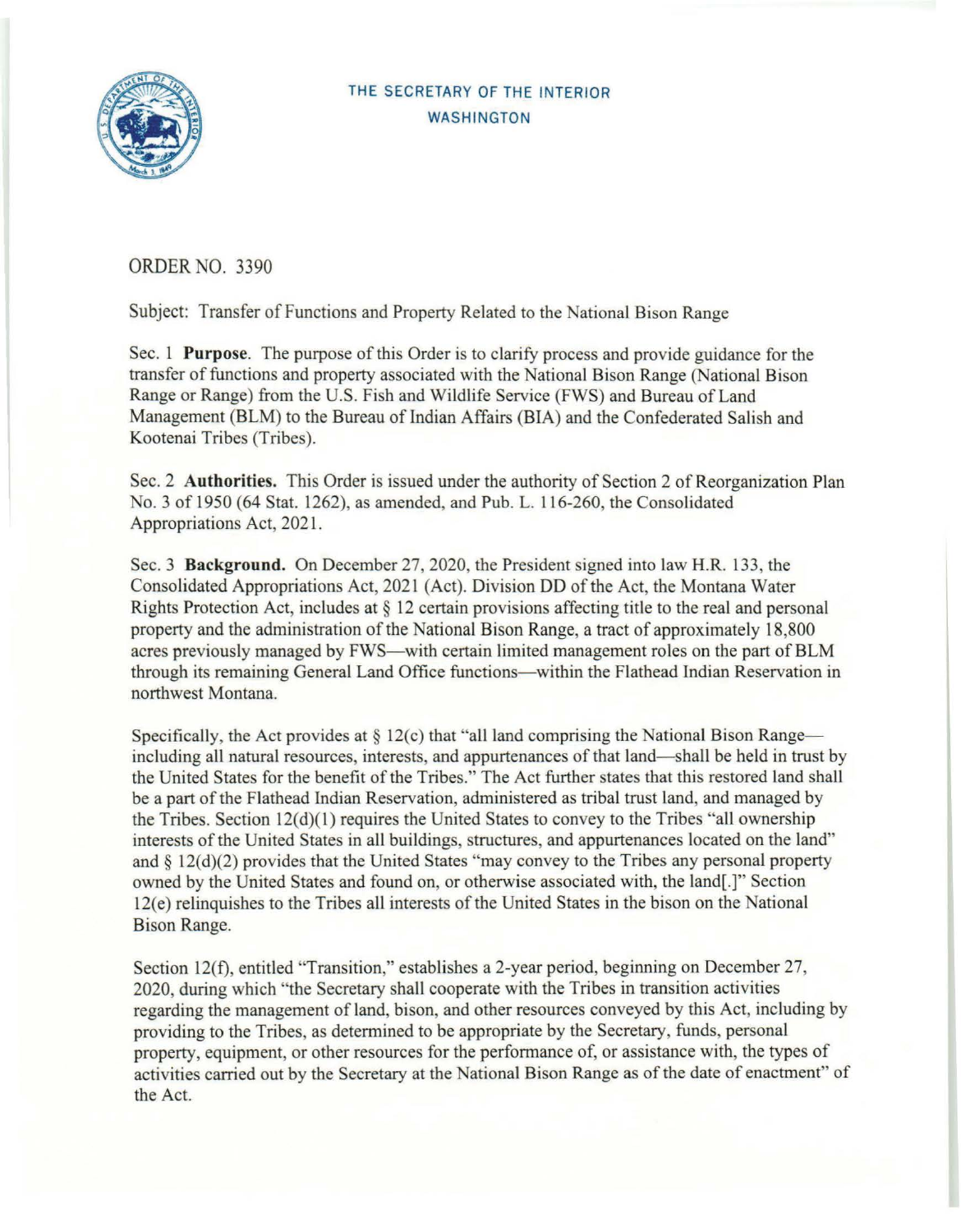This Order provides guidance to the Department of the Interior for the transfer of functions and property outlined above.

Sec. 4 **Policy.** It is the policy of the Department of the Interior to effectively and expeditiously carry out the transfer of functions and property mandated by the Act.

Sec. 5 **Directives.** Consistent with applicable laws and regulations, I direct that the following actions take place to facilitate the transfer of functions and property related to the National Bison Range from FWS and BLM to the Tribes and BIA:

- a) As interpreted by the Office of the Solicitor through a memorandum issued on January 6. 2021, the Act effected an immediate legislative transfer of title to the real property comprising the National Bison Range from FWS to BIA in trust for the benefit of the Tribes. The BIA, FWS, and BLM—collectively, the Agencies—shall update their title and land status records to reflect this immediate change.
	- 1. In the update to records described in paragraph (a), the Agencies shall include all land that comprises the National Bison Range, including public lands withdrawn for the Range and lands acquired by FWS for the Range through other means.
	- 2. Not later than January 19, 2021, the BIA shall submit for publication in the Federal Register a notice of the trust status of the Range lands.
	- 3. The FWS and BLM will provide copies of all historical, out-grant, and other realty files to BIA and the Tribes.
- b) In order to maintain public safety, the BIA shall take such actions needed to legally authorize FWS law enforcement officers to provide law enforcement services on trust lands under BIA superintendence within the National Bison Range.
- c) Consistent with the Act, no National Environmental Policy Act analysis will be required to update the title and land status records for the lands transferred by mandate of Congress through the Act. However, FWS shall provide to BIA copies of any and all environmental records FWS has maintained. At the request of either the Tribes or BIA, FWS, with assistance as needed from BLM, shall prepare a Phase I Environmental Site Assessment for the National Bison Range in order to inform the Tribes and the Agencies regarding any environmental conditions of concern present on the Range. This assessment may be performed after recordation of title by BIA in trust for the benefit of the Tribes.
- d) The FWS and BIA, and, if necessary, the BLM shall enter into a Memorandum of Agreement ("Agreement") supporting the United States obligations during the 2-year transition period described in § 12(f) of the Act and, to the extent necessary, supporting ongoing responsibilities and cooperation beyond the transition period. The Agreement shall address, among such other matters the Agencies choose to include, the following: